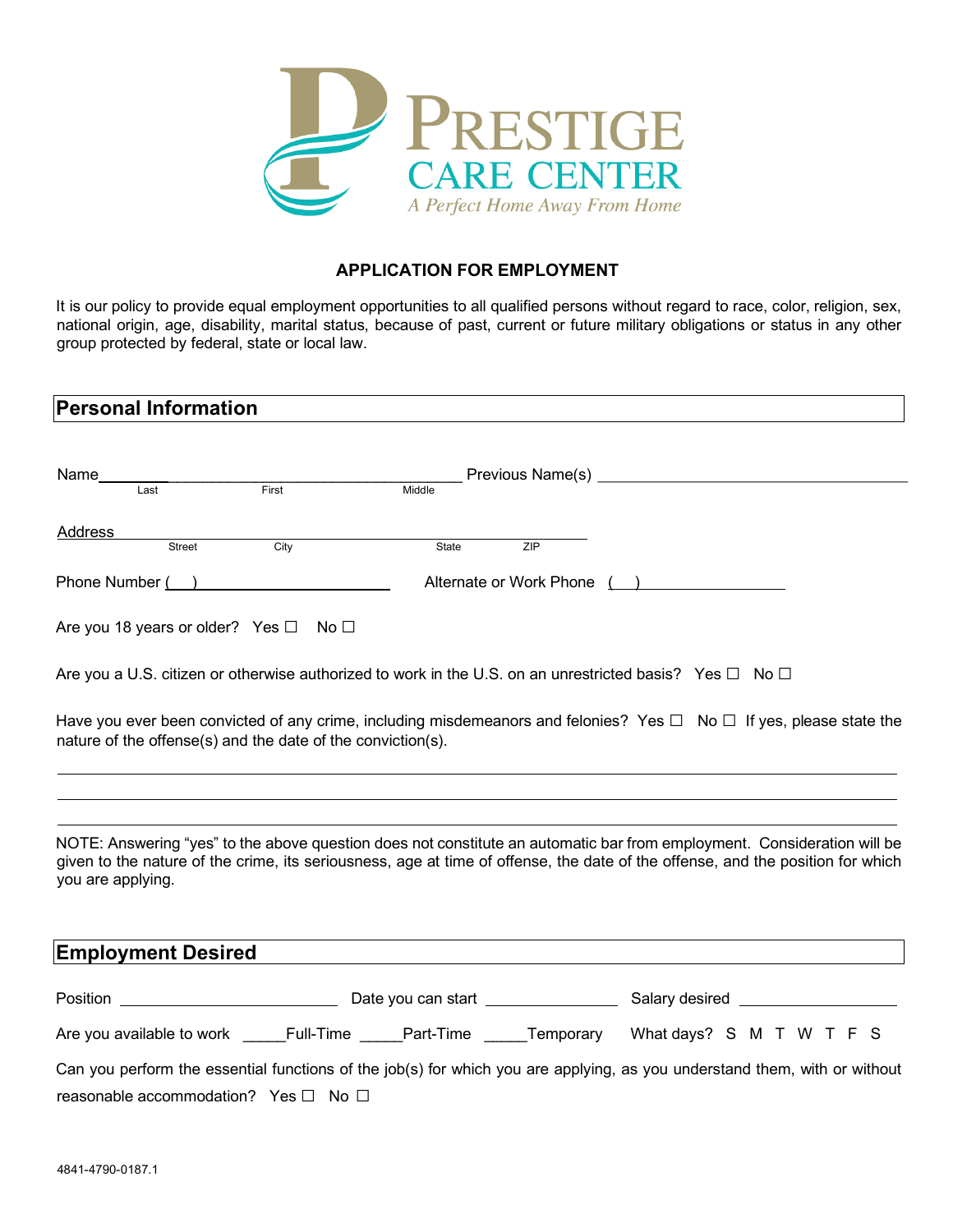

| Have you ever been employed by Prestige Care Center of Nebraska City before? Yes $\Box$ No $\Box$ |  |  |  |
|---------------------------------------------------------------------------------------------------|--|--|--|
|                                                                                                   |  |  |  |

If yes, when:

Have you filed an application with Prestige Care Center of Nebraska City before? Yes □ No □ When?  $\blacksquare$ 

Are you employed now? Yes □ No □ If so, may we contact your present employer? Yes □ No □

# **Employment History**

Please describe your employment history starting with your current or last job. Include military assignments if applicable and list any periods of unemployment or self-employment. Use the back of this sheet if necessary.

| Position ____________________________ | Wage/Salary ________________ |
|---------------------------------------|------------------------------|
|                                       |                              |
|                                       |                              |
|                                       |                              |
|                                       | Wage/Salary ________________ |
|                                       |                              |
|                                       |                              |
|                                       |                              |
|                                       | Wage/Salary ________________ |
|                                       |                              |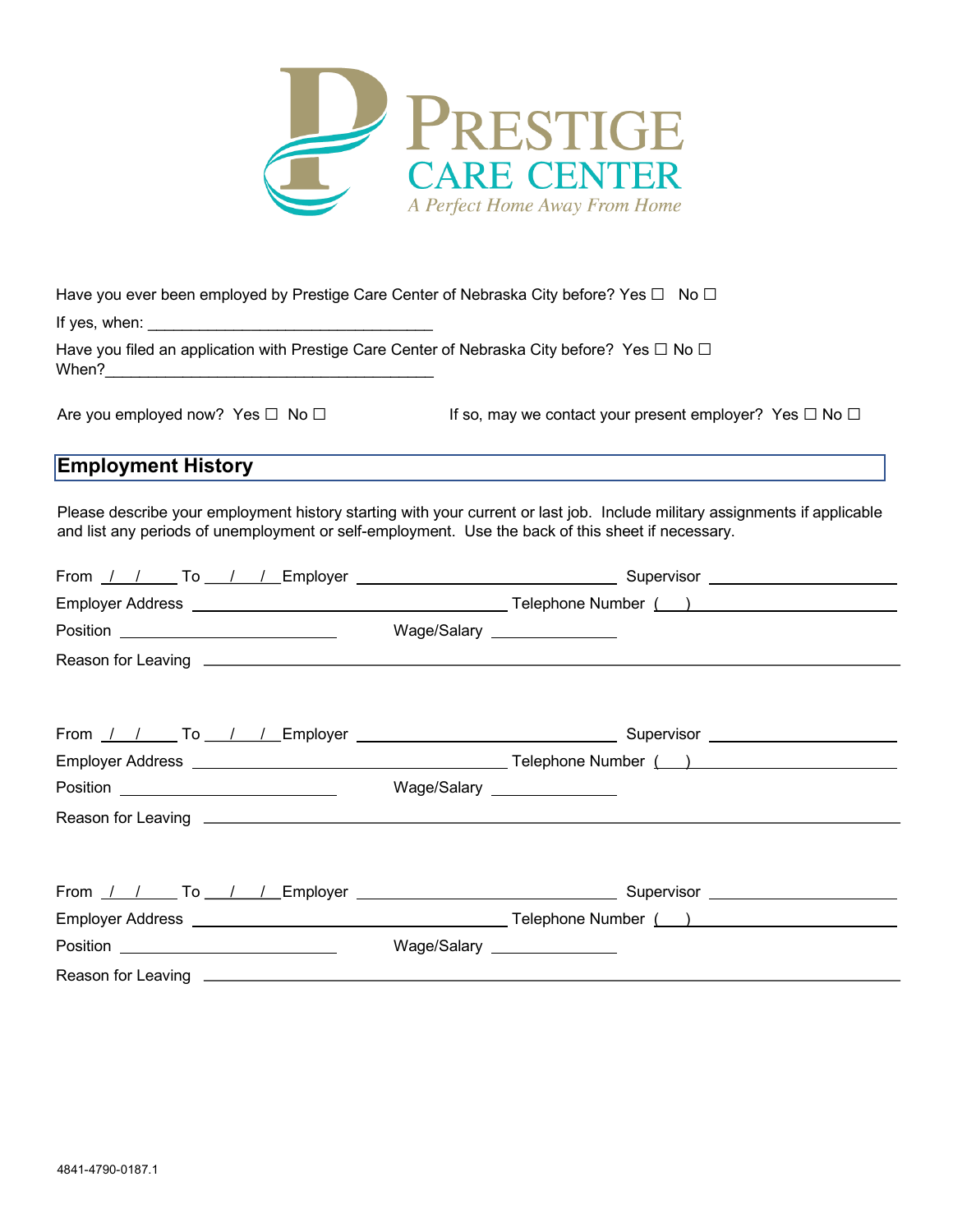

## **Education**

|                    | <b>Name &amp; Location</b> | Number of years<br>completed | Did you graduate?             | Subject(s) studied &<br>Degree(s) received |
|--------------------|----------------------------|------------------------------|-------------------------------|--------------------------------------------|
| <b>High School</b> |                            |                              | No $\square$<br>Yes $\Box$    |                                            |
| College            |                            |                              | Yes $\Box$<br>No <sub>1</sub> |                                            |
| Other              |                            |                              | Yes $\Box$<br>No $\square$    |                                            |

| References (Please give the names of three persons not related to you, whom you have known at least one year.) |                |                  |                            |  |  |
|----------------------------------------------------------------------------------------------------------------|----------------|------------------|----------------------------|--|--|
| <b>Name</b>                                                                                                    | <b>Address</b> | <b>Telephone</b> | <b>Relationship to You</b> |  |  |
|                                                                                                                |                |                  |                            |  |  |
|                                                                                                                |                |                  |                            |  |  |
|                                                                                                                |                |                  |                            |  |  |

| <b>Referral Source</b> | Advertisement Friend Relative Walk-In |  |  |  | <b>Employment Agency</b> ___Other_ |  |
|------------------------|---------------------------------------|--|--|--|------------------------------------|--|
|------------------------|---------------------------------------|--|--|--|------------------------------------|--|

 $\_$  , and the contribution of the contribution of the contribution of the contribution of the contribution of  $\mathcal{L}_\text{max}$  $\_$  , and the contribution of the contribution of the contribution of the contribution of the contribution of  $\mathcal{L}_\text{max}$  $\_$  , and the state of the state of the state of the state of the state of the state of the state of the state of the state of the state of the state of the state of the state of the state of the state of the state of the  $\_$  , and the state of the state of the state of the state of the state of the state of the state of the state of the state of the state of the state of the state of the state of the state of the state of the state of the \_\_\_\_\_\_\_\_\_\_\_\_\_\_\_\_\_\_\_\_\_\_\_\_\_\_\_\_\_\_\_\_\_\_\_\_\_\_\_\_\_\_\_\_\_\_\_\_\_\_\_\_\_\_\_\_\_\_\_\_\_\_\_\_\_\_\_\_\_\_\_\_\_\_\_\_\_\_\_\_\_\_\_\_\_\_\_\_\_\_\_\_\_\_\_\_\_

## **Miscellaneous**

Please list any additional information you would like us to consider (i.e. specialized skills, certifications, etc.):

Have you ever been discharged from a job? Yes  $\Box$  No  $\Box$ 

If yes, please explain why: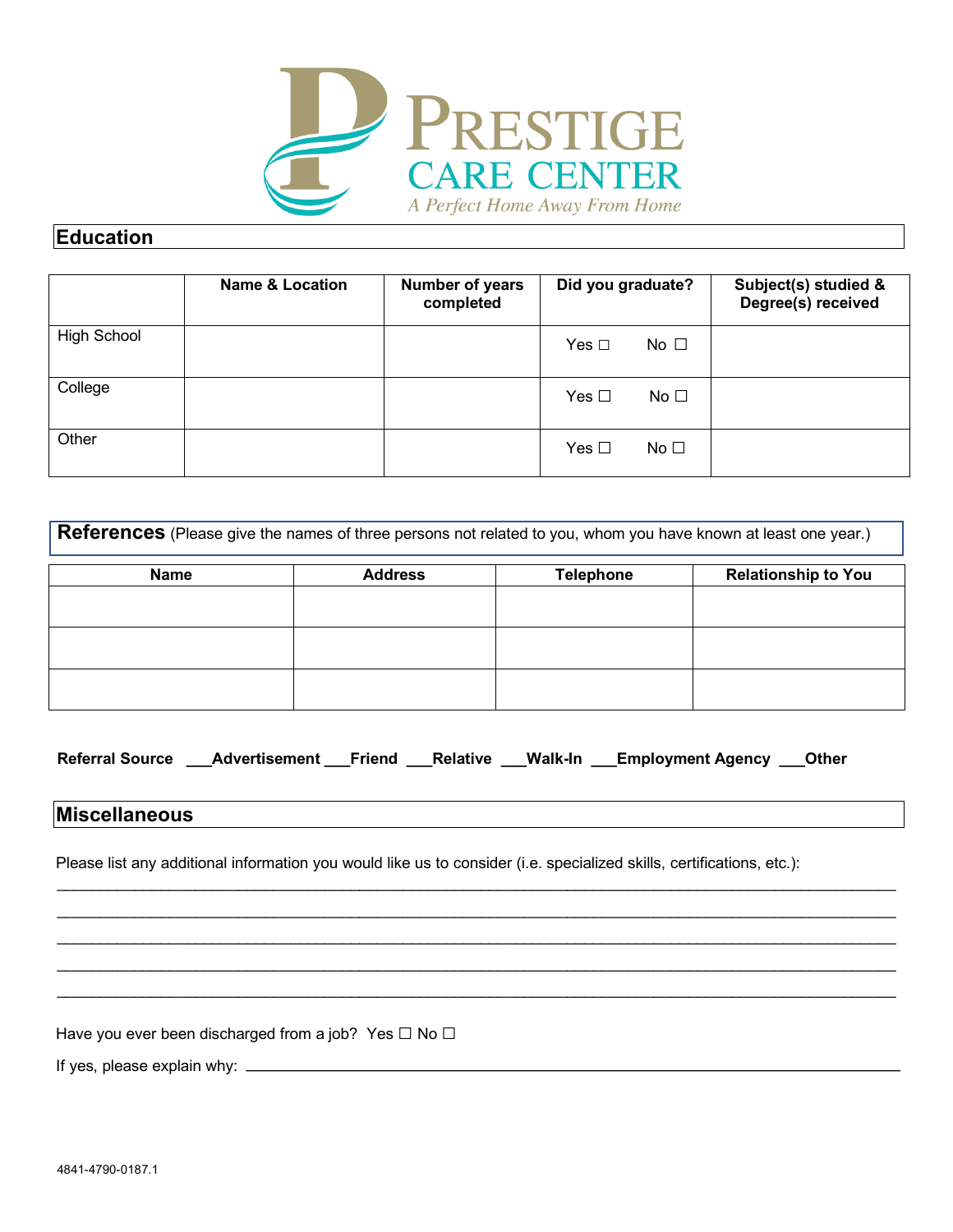

May we telephone you to follow up on this application at home? Yes  $\Box$  No  $\Box$ 

If yes, what is the best time to call?

May we telephone you to follow up on this application at work? Yes  $\Box$  No  $\Box$ 

If yes, what is the best time to call?

Business Phone: ()

**Authorizations** 

**Background Check, Drug and Alcohol Testing:** I understand that Prestige Care Center of Nebraska City may require me to undergo a background check and/or pre-employment drug and alcohol testing after receiving a conditional offer of employment. Applicants will receive additional information about the foregoing and may be required to sign additional authorizations regarding the same. I understand and acknowledge that any offer of employment will be conditioned upon my successful completion of any background check or drug and/or alcohol test that is conducted.

### **EMPLOYMENT AT WILL**

**I understand that nothing contained in this employment application or in the granting of an interview is intended to create a contract between Prestige Care Center of Nebraska City and myself for either employment or the provision of any benefits. I further understand that if an employment relationship is subsequently established, I will have the right to terminate my employment at any time and Prestige Care Center of Nebraska City will have a similar right.** 

### **Acknowledgment**

I hereby certify that this application was completed by me, and that all entries on it and information in it are true and complete to the best of my knowledge. I authorize the references listed above or in a related employment resume to provide Prestige Care Center of Nebraska City with any and all information concerning my previous employment. Further, I release all parties and persons from any and all liability and from any damages that may result from furnishing this information to Prestige Care Center of Nebraska City as well as from the use or disclosure of this information by Prestige Care Center of Nebraska City or any of its agents, employees or representatives. I understand that any representation, falsification or material omission of information on this application, in a related employment resume or in a personal interview may result in my failure to receive an offer or, if I am hired, in the termination of my employment.